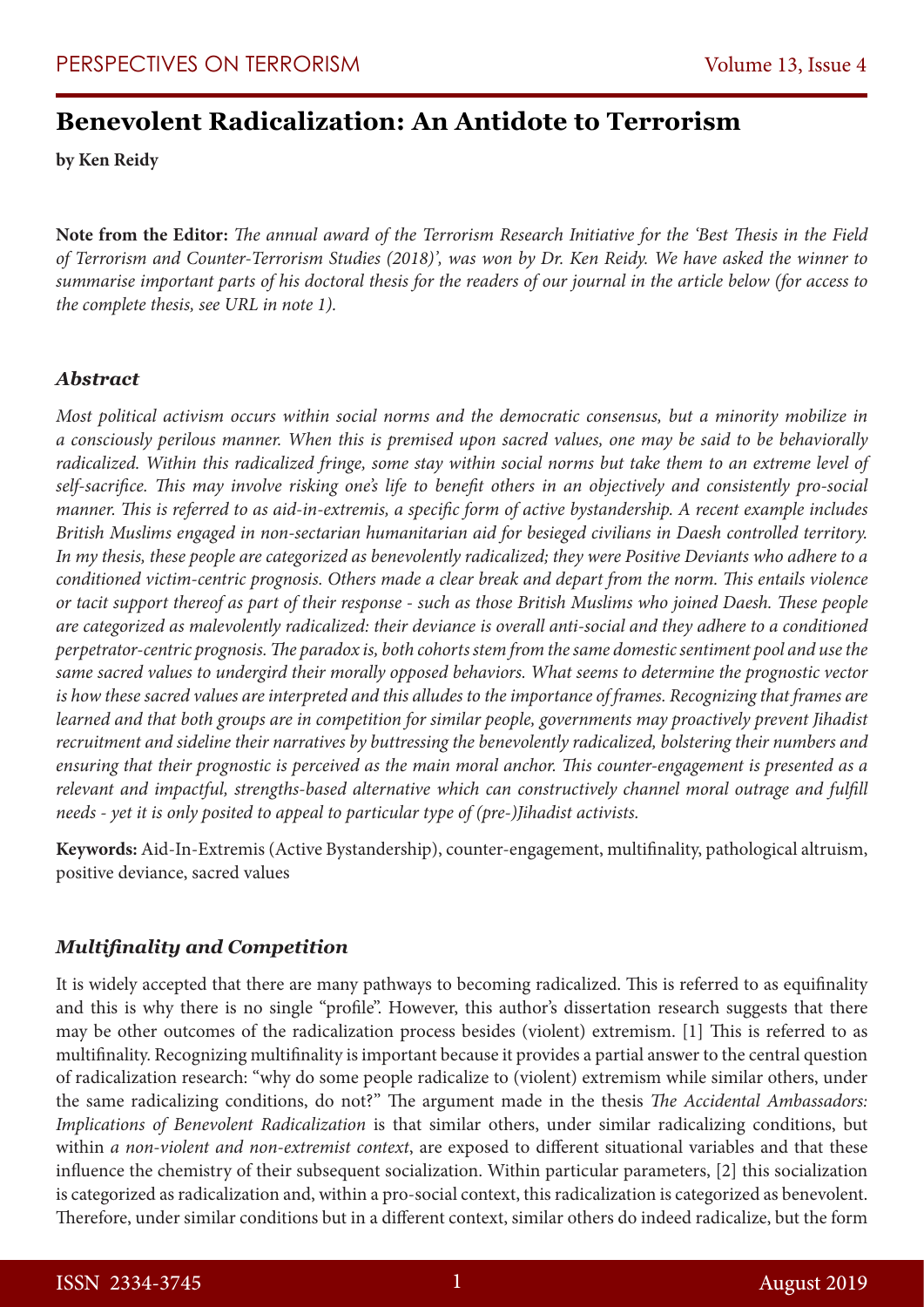of radicalization is imperceptible to those whose sole application of radicalization is as a conceptual framework for research on (violent) extremism.

One implication of incorporating multifinality into the radicalization construct is that it opens up a preventative avenue which has not been adequately explored. Rather than solely countering radicalization, governments may also opt to influence the process in order to impact what results from it. For example, many people felt compelled to "do" something about the Syrian civil war; some mobilized as (citizen) journalists, others did so in a medical capacity. Yet others joined competing armed groups. Others still, gave their time and money to raise awareness or to initiate and support humanitarian projects. Therefore, activists diagnosed the situation in Syria and Iraq in much the same way ("something needs to be done"), but differed in their prognostics. As such, there was a wide variety of responses, but this distribution has not been sufficiently reflected in media coverage and this, in turn, gave the impression that (violent) extremism was the main or even the only response. Rather than countering (violent) extremism, the recommendation made in the thesis is to increase the appeal of humanitarian responses and their congruent pro-social narratives in order to cultivate them as the normative prognostic. The goal is to channel the will to "do" something into less damaging outlets, but appealing ones nonetheless.

Therefore, this approach does not target extremism directly. Instead, it aims to make the potential recruitment pool smaller by offering an attractive alternative which is posited to appeal to particular typologies. In doing so, it recognizes grievances, altruistic intentions and willingness to act on a faith-aligned impulse. Instead of dismissing or ignoring that urge, it channels it into a benevolent frame which is championed by constructive and community approved role-models. This offers an alternative approach to prevention which fosters resilience to violence and extremism because its resultant identity and prognostics are resistant to both. This counterengagement [3] amounts to a competitor to (violent) extremism, not merely a rebuttal.

## *The Research Participants*

Unlike most definitions of radicalization, the parameters of the definition of radicalization proposed for this thesis [2] are politically neutral because they do not stipulate an outcome beyond consciously perilous "direct action" premised upon sacred values. This accurately captures the faith inspired research participants of this in-depth study: six British Muslim aid workers who repeatedly risked their lives by mobilizing to theaters of Jihadist conflict in order to provide humanitarian aid in a non-sectarian manner to local besieged civilians in Daesh-controlled areas within Iraq.

The purpose of this research was to ascertain how some British Muslims mobilized to Jihadist conflict zones in a constructive manner (non-sectarian faith-inspired humanitarian "active bystandership" [4]) while similar others did so in an overall destructive manner ([violent] extremism). To do so, research participants were selected with attributes specific enough to the sphere of violent extremism, yet sensitive enough to warrant the authorities suspicion; a quasi-experimental design which used matching to achieve a theoretical sample with analogous characteristics to European Jihadists. To accomplish this, research participants were matched to European Jihadists along four characteristics: socio-demographics, a desire to act against perceived injustice, previous criminality and previous mobilization to Daesh controlled territory between 2015 and 2018. These were culled from various risk factor instruments and overlapping static and dynamic factors parsed from the literature.

The credibility of this match was confirmed on three counts:

(1) All research participants were interviewed at least once by the British authorities under Schedule 7 of the Terrorism Act 2000, but subsequently categorized as false positives and released without charge.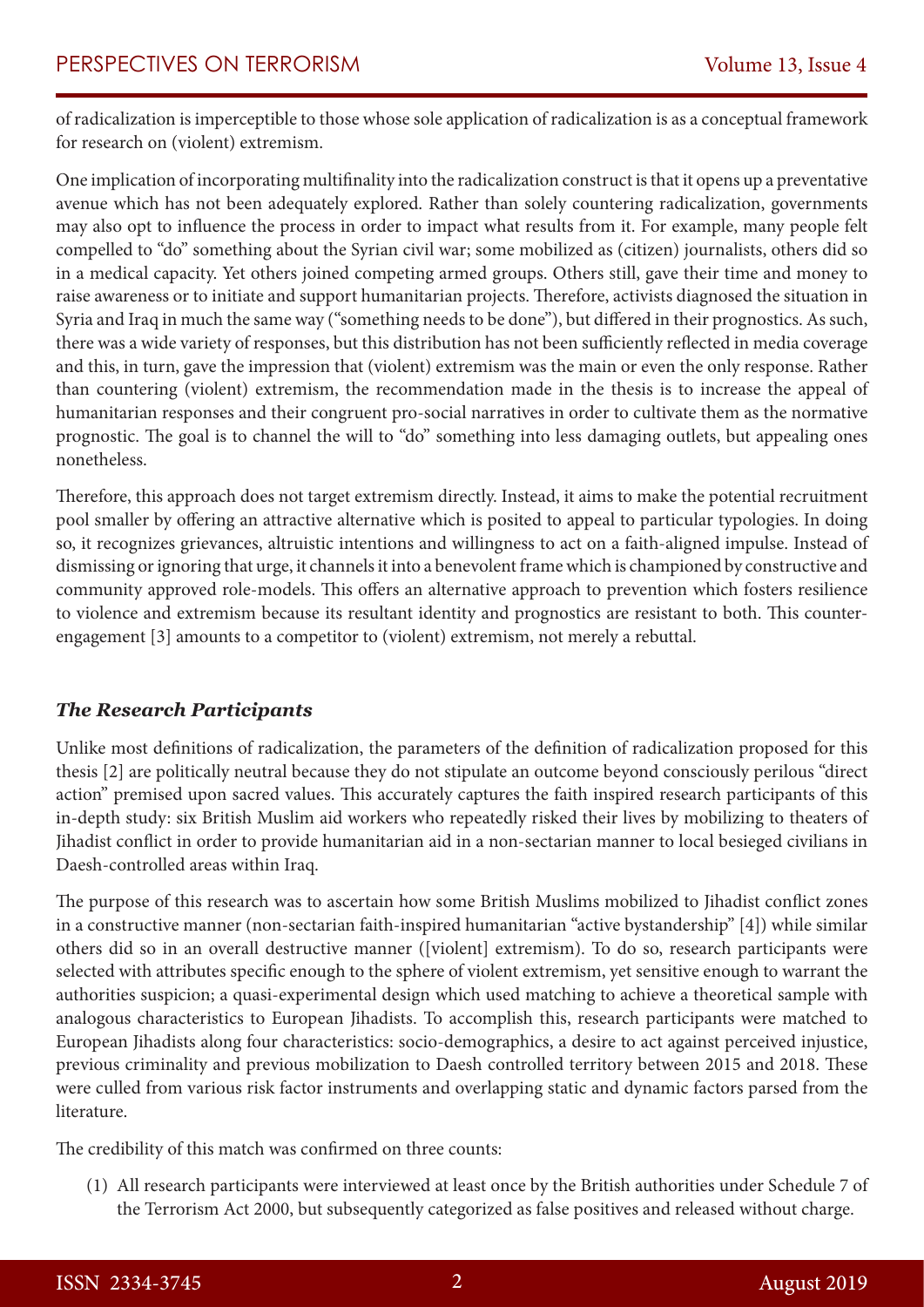- (2) Others within their social milieu pursued another route and became Jihadists. Therefore, the research participants may be said to be part of the same pool as British Jihadists. This may go some way to explaining the documented overlap between Islamic charities and (violent) Islamic extremist groups.
- (3) Had they instead become (violent) extremists, joined Daesh and died in the conflict zone, the psychological autopsies conducted after their demise would be largely consistent with the recurring factors and risk factors associated with (violent) extremism.

Yet unlike European Jihadists, the research participants were neither violent nor extremist and engaged in consistent and objectively defined pro-social behaviors in Jihadist conflict zones; a form of active bystandership referred to as aid-in-extremis. [4] With a credible match and morally opposed behaviors confirmed, the research participants life course trajectories were mapped and juxtaposed to the literature on European Jihadists in order to ascertain which factors differentiated the benevolent one from the malevolent other. These waypoints are presented as a means of offsetting (violent) extremism for particular typologies.

## *Radicalization as a Vector*

Based on the outlined parameters [2] these research participants were categorized as radicalized because they mobilized ("direct action") to Jihadist conflict zones ("consciously perilous") and this was spurred by a moral logic which is immune to material trade-offs ("sacred values"). This faith-inspired motivation bridges powerful sentiment with morality. Yet operationalizing it is open to interpretation; one may protect (significant) others by engaging the perceived aggressor, or one may ensure (significant) others' survival by providing for them in a humanitarian capacity. This, perhaps, is why Jihadists and the research participates both describe their actions as "doing the right thing" [5] and why Solzhenitsyn [6] noted that moving "from good to evil is one quaver" - altruism gone awry. This underscores the importance of providing a benevolent frame to define this motivation, offer constructive leadership to direct it and conduct a campaign to promote it. To account for the pro-social form their radicalization assumed, radicalization was conceptualized as a vector; one may radicalize malevolently by engaging in (violent) extremism or benevolently by engaging in aid-in-extremis ("multifinality"). [7]

# *Overcoming the Selection Bias through Multifinality*

At first blush, this framing may seem unlikely. After all, how can two morally opposed outcomes stem from the same premise? Nonetheless, emerging perspectives from various branches of psychology suggest that the same adverse conditions which coalesce to foster anti-social behaviors may also align to result in pro-social ones. [8] For example, a consistent finding is that children who endured frequent parental violence were more likely to become destructive adults. [9] This is intuitive and widely confirmed; negative outcomes arise from negative experiences. [10] Yet some victims of abusive parenting respond constructively by becoming caring people who devote their lives to protecting others from the suffering they experienced. [11]

This dynamic has been termed "Altruism Born of Suffering" [12] or, with a slightly different emphasis, "Post-Traumatic Growth". [13] Responding in this manner is not unique to cruel parenting; it has also been observed with victims of sexual violence [14] and has been found also in situations of mass violence. [15] Counterintuitively, these adverse conditions were a necessary precursor for subsequent pro-social behaviors. Perhaps this is why Nietzsche [16] noted that "distress always permits a variety of interpretations" and why Zimbardo [17] argues that the very situations which inflame the "hostile imagination" [18] in some may also inspire the "heroic imagination" in others. [19]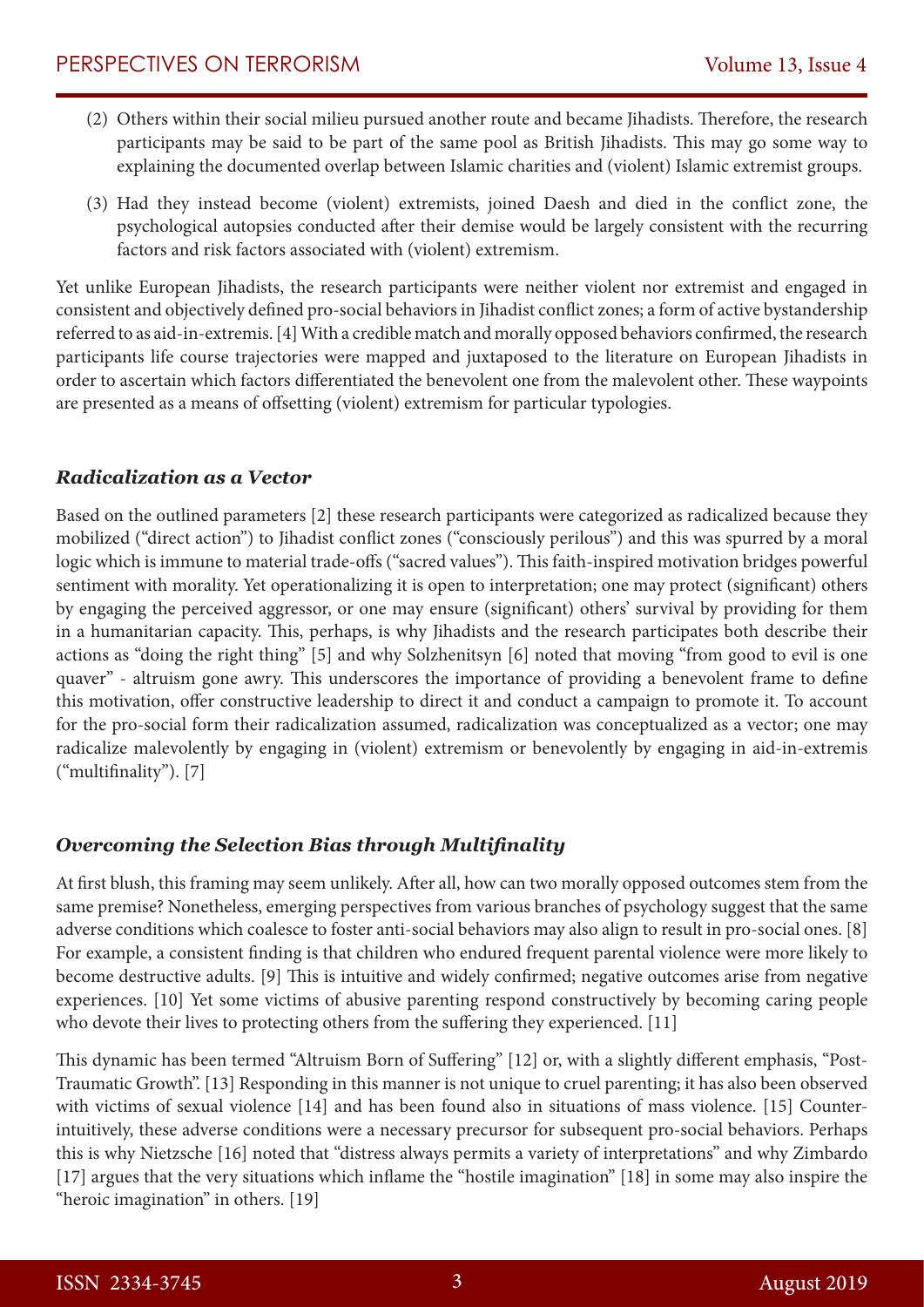## PERSPECTIVES ON TERRORISM Volume 13, Issue 4

Such a perspective may also be applied to the process of radicalization; the various adverse factors and mechanisms identified as pivotal to nurturing (violent) extremism may be the same ones which cultivate the morally opposed response of humanitarianism. Therefore, protective factors may not necessarily be the inverse of risk factors. This is not a new suggestion; several scholars of terrorism have already hypothesized that objectively positive outcomes can result from successful radicalization, [20] although much like the psychological research referred to above, constructive outcomes from successful radicalization have seldom been the object of systematic study.

Nonetheless, the ground work for doing so has already been laid; Schmid [21] has noted that the concept of radicalization is "linked too readily to terrorism (broadly defined) as an outcome" and this is underscored by the scholarly consensus on radicalization knowledge that emphasizes the *process* of radicalization, not its postulated outcomes. [22] However, radicalization is too often conceptually and definitionally tethered to (violent) extremism. Consequently, most definitions of radicalization are embedded with "hypothetical intent". [23] Therefore, the scholars who apply the construct of radicalization as a conceptual framework are usually those concerned with political violence and this linkage hampered the ability to perceive other outputs of the radicalization process. Despite the academic consensus converging on the process rather than the outcome of radicalization, it is nonetheless necessary to articulate an outcome; failure to do so would render one incapable of distinguishing violent from non-violent radicalization and successful from unsuccessful radicalization. Rather than (violent) extremism, this may be achieved in broader (yet nonetheless explicit) terms by incorporating multifinality.

#### *Incorporating Multifinality*

Incorporating multifinality into radicalization research is arguably useful for two reasons:

(1) Multifinality provides a more realistic appreciation of human factors: research has illustrated that not all of those who commit acts of Islamist terrorism are extremists and that not all extremists act upon their beliefs. Thus, (violent) extremism is arguably too specific an outcome for the concept of radicalization to function as an explanatory mechanism. Therefore, it makes sense to draw broader parameters by categorizing successful radicalization as consciously perilous direct action premised on sacred values. How these sacred values are interpreted determines the vector - and this necessarily incorporates multifinality.

(2) Multifinality also serves as a means of overcoming selection bias: the factors associated with radicalization-to-(violent-)extremism are not unique to (violent) extremism. Therefore, any plausible theory of radicalization-to-(violent-)extremism should also be able to account for the fact that only a minority of people radicalize to (violent) extremism while the majority, subjected to the same radicalizing forces, do not. Horgan [24] labelled this quandary as "the low base rate of terrorism" and Sageman [25] characterized it as "the iron requirement of specificity of any adequate explanation". Therefore, the litmus test of any credible radicalization-to-terrorism theory would take this conundrum into account and answer "why them and not others?" in a manner which avoids selecting on the dependent variable. As discussed next, this is best achieved with a process-centric approach rather than a problem-based approach to the question at hand.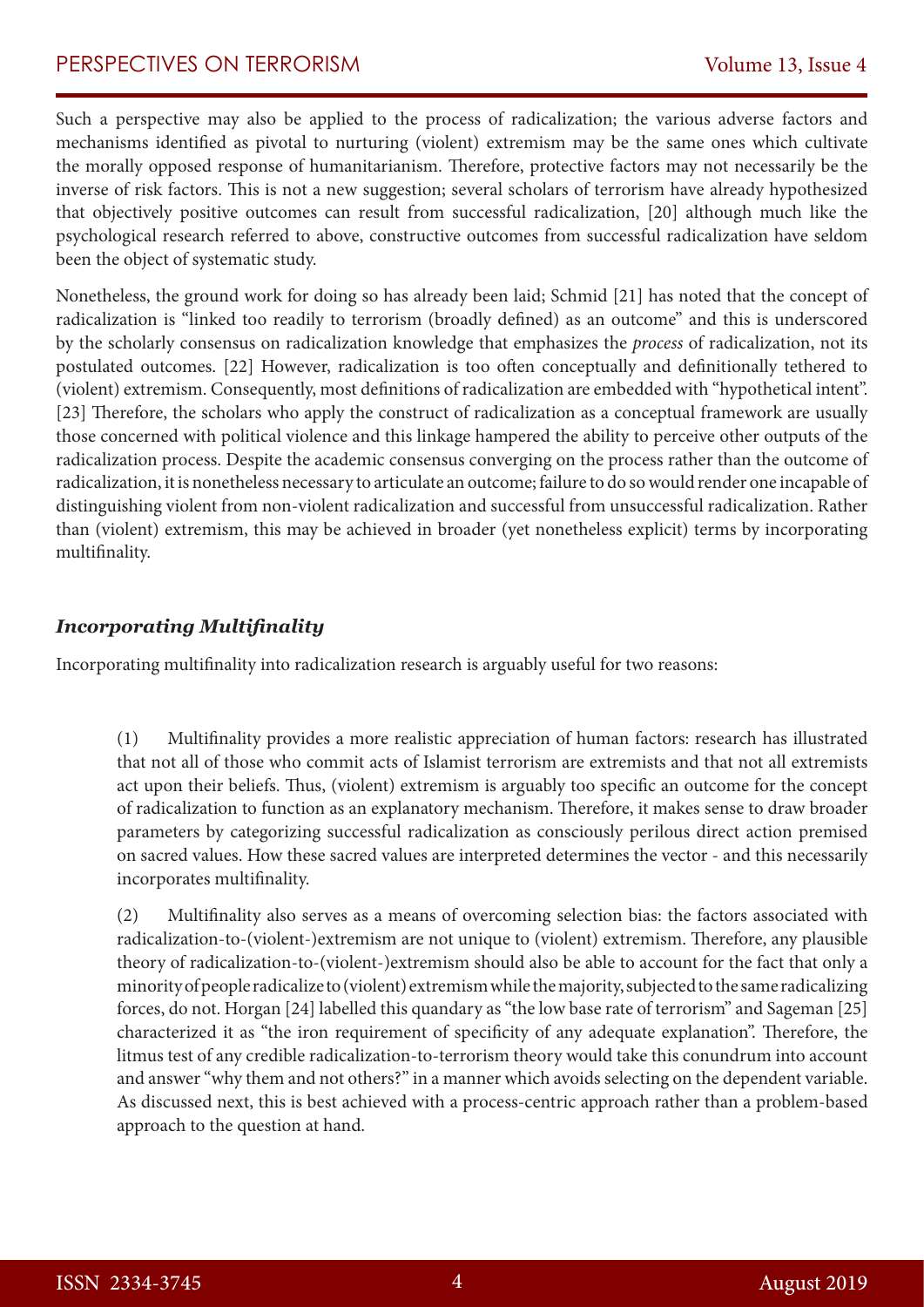#### *Evolution of Radicalization Research*

Although the term 'radicalization' was occasionally used to explain the formation of politically violent and clandestine groups prior to 9/11, [26] radicalization as a formal research avenue was borne of violent extremism, particularly after the Madrid (2004) attacks. [27] Given the impact of the threat and the urgency to counter it, radicalization research focused specifically on (violent) Islamist extremism. This problem-based approach defined the scope of the inquiry, but simultaneously restricted its application to one expression of religious extremism. This inadvertently made the radicalization process synonymous with the process of becoming a fanatical terrorist and/or extremist. Detached from its "radical" root meaning, "radicalization" was construed as a net-negative and this connotation affected how it was used; much like terrorism, it is an exonym not an endonym.

How radicalization was conceptualized had second-order consequences: as radicalization was employed to study mainly Islamist terrorism, its inspiring ideology molded perceptions of who the radicalization process referred to. With no immediately identifiable means of discerning mainstream forms of Islam from the (violent) extremist few, both became heuristically linked resulting in a securitization of Islamic identity. This rendered Western (particularly diaspora) Muslims in many places into a 'suspect community' which, in turn, reinforced extremist narratives and assisted in shrinking the grey zone; thereby achieving a key strategic objective of (violent) extremist groups. On the other hand, this problem-based approach was instrumental to identifying factors and mechanisms which coalesce to result in (violent) extremism. It also illustrated the heterogeneity of people involved and the numerous pathways they pursued ("equifinality").

Nonetheless, the problem-based focus of radicalization research became unintentionally (but not unforeseeably) politicized and inadvertently contributed to the polarizing objectives of extremist groups; as radicalization is negative and most of the people to radicalize are Muslims (or converts), the focal issue became Islam. Yet, according to the parameters of radicalization in this article, [2] radicalization can also be positive and the socialization process is not unique to Muslims because sacred values are not the sole preserve of Islam. Rather than replacing radicalization with another term, an endeavor which is unlikely to be successful given its currency, the recommendation is to deflect these implicit associations by incorporating multifinality. As discussed next, this is best served by adopting a start-to-finish process approach rather than a finish-to-start outcome approach to research.

## *Problems with the Problem-Based Approach*

Were multifinality to be truth preserving, a logical way to categorize knowledge would be to make "radicalization leading to (violent) extremism" a sub-set of "radicalization" writ large in much the same way that one would categorize "cooking leading to a waffle" a sub-set of "cooking" writ large. Using the latter as a heuristic device, one may argue that the griddle shape of a waffle is what distinguishes it from other (similar) foods. This is correct, but much like contemporary radicalization research, the logic applied is outcome-centric. That is to say, an outcome-centric investigation would commence with the waffle and then shift left in order to document how it was cooked and prepared; a deconstructive approach (finish-to-start) which impedes the recognition of multifinality.

On the other hand, a process-centric approach would commence at the preparation stage and document the various waypoints (and subsequently, trajectories) that batter may pursue without being restricted by the waffle outcome. For radicalization research, this would involve research which commences at the amorphous countercultural recruitment pool level followed by documenting the various trajectories adherents pursued. The purpose would be to ascertain which factors were instrumental in influencing each trajectory; a constructive (start-to-finish) approach which naturally incorporates multifinality. Although most trajectories would not be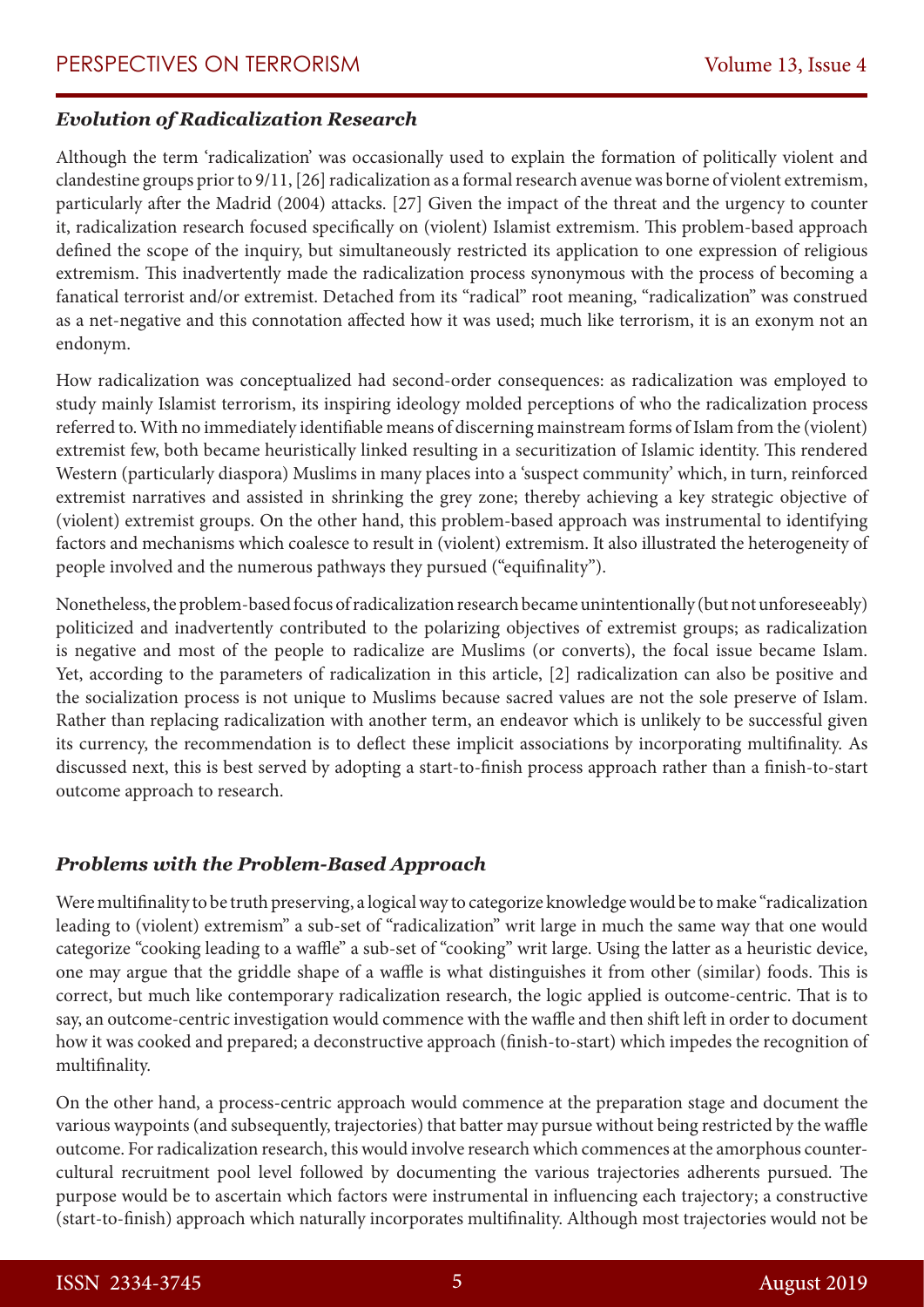considered radicalized, they must be mapped because non-radicalized trajectories may nonetheless serve as functional equivalent alternatives for some.

This different approach to the problem at hand matter because one may come to different conclusions with regards to policy recommendations. For example, consider the counsel an outcome-centric approach to research would provide on prevention compared to a process-centric approach. With a focus on the outcome of violent extremism and a deconstructive approach to understanding its etiology, the former is more likely to recommend measures which directly disrupt the outcome of violent extremism. These may be hard measures such as arrests, soft measures such as counter-narratives or something in between. This amounts to the equivalent of banning the waffle iron because, as noted above, this outcome approach views the griddle shape as its defining characteristic. The concrete problem this approach does not address is: what is an affected and politically awakened Western Muslim to "do" about grievances arising from the crisis in Syria and Iraq? Or, as the British Daesh member Abu Adam al-Britani (2017) asked after describing the situation in Raqqa (25 September 2017): "what are you going to do? … Are you actually going to step up and do something?" [28] The implication here is that the only thing to "do" is (violent) extremism and this feeds off the media coverage alluded to earlier.

With a focus on the receptive sentiment pool and a constructive approach to understanding all trajectories out of it, a process-centric approach is more likely to recommend measures which offset the (violent) extremist trajectory through a viable and relevant alternative. This would involve buttressing an already existent trajectory through a promotional campaign which aims to usurp by dominating the prognostic narrative through community galvanization and social inclusion. This is the equivalent of circumventing waffle consumption by promoting pancakes; another batter-based product. This is a strengths-based approach to prevention; through multifinality, a process-centric approach is able to perceive and "strengthen" alternate trajectories which fulfill the same needs in order to foster a desired outcome at the expense of an undesirable one. As discussed in the concluding sections, this is only posited to function for particular populations and sub-groups. Therefore, given the spectrum of involvement both approaches are necessary.

With the credibility of the research participants made plausible and the benefits of multifinality covered, the following section will discuss the trajectories of the research participants and how these may be used as the foundation for a counter-engagement.

## *Trajectory of the Research Participants*

A desire for a change in lifestyle (from petty crime and street gang membership to a socially respected one) led the research participants to mosques where they intended to commence a pious lifestyle and "do the right thing". There they chanced upon aid workers who subsequently became role-models to emulate. Unbeknownst to the research participants at the time, the aid workers they serendipitously encountered specialized in providing relief to those most in need; civilians living in Jihadist conflict zones. To quickly expand upon their rekindled Islamic identity and prove their commitment, they took up *zakat* [alms giving] with gusto. As they became involved in charity work, they adopted the tenets of the humanitarian prognostic - which is victim instead of aggressor-centric. Rather than via formal instruction, this occurred in a learning-by-doing manner and this is why the aid group followed in this dissertation research is categorized as a 'community of practice'. It was through these congruent behaviors that the humanitarian frame was internalized. This was followed by mobilization in order to provide humanitarian relief.

Having first-hand experience of the impact of their actions reinforced the value of that prognostic response and this assisted in them self-categorizing as humanitarians. A second-order consequence of this is that they became resilient to (violent) extremist prognostics. This victim-centric frame and their humanitarian identity were forged by the research participants acting their way into this way of thinking with assistance from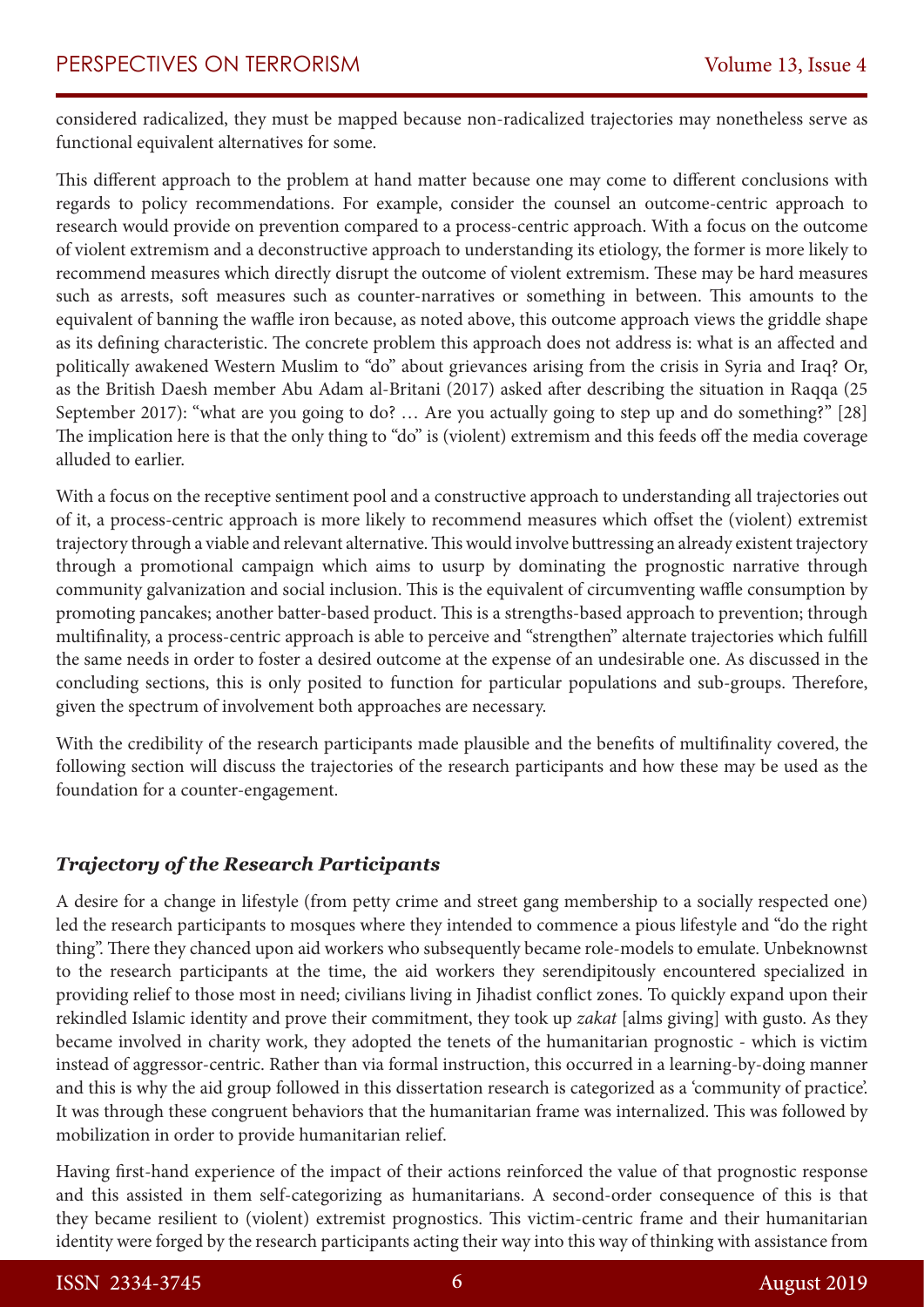"constructive leaders".[29] The waypoints along this trajectory included (1) an undefined but faith-inspired altruistic intention to "do the right thing", (2) chance encounters with constructive role-models who provided (3) a benevolent frame and (4) a congruent behavioral prognostic. The latter three influenced the interpretation of the sacred values and therefore provided the vector.

The proposition emerging from this doctoral thesis is to formalize and expand this sequence because bolstering the number of humanitarians is posited to shrink the number of potential (violent) extremists as both recruit from the same sentiment pool. As stated, this relies to a significant extent on bolstering the number of humanitarians in order to ensure that as many people within the sentiment pool as possible have as many opportunities as possible to encounter and engage with them. The immediate problem with this suggestion is that it is based on a very small sample (*n=6*) which, in all likelihood, is not representative. Therefore, the question to be answered is: what is the evidence to suggest that the research participants' trajectories can be extrapolated in order to appeal to a significantly larger audience? To answer this, the research participants are framed as Positive Deviants.

## *Positive Deviance*

As most British Muslims are not involved in terrorism or extremism, nor mobilized in Jihadist conflict zones, most British Muslims represent the non-mobilized norm. In terms of a normal distribution of behavior relative to statistical norms, both the benevolently and malevolently radicalized are outliers. As such, both are deviants and given vectorization, the research participants are Positive Deviants; successful outliers who are never representative, at least not until their (radical) strategies are adopted by the majority and become mainstream. [30]

Positive Deviance is a strengths-based approach [31] which is applied to problems requiring behavioral and/or social change. Its basic premise is three-fold: (1) solutions to seemingly intractable problems already exist, (2) they have been discovered by members of the community and these innovators have succeeded even though they share the same constraints and barriers as others. [32] The problem is, they are usually not aware that they have "licked the problem which confounds others" [33] and it therefore takes an outsider to recognize it. Accordingly, research participants neither function nor frame themselves as counter-(violent-)extremists and as such, terrorism scholars do not investigate them. Instead, they simply see themselves as humanitarians and do not immediately recognize the second-order consequences of their beliefs and behaviors: resistance to (violent) extremism through a humanitarian prognostic.

Positive Deviance is generally described as inside-out (it uses insiders, not outsiders), backward (it assumes that the solution to a given problem already exists, but must be ferreted out and implemented) and counter-cultural because outsiders do not bring solutions. Instead, outsiders locate Positive Deviants within a community and assist them in spreading their successful strategies to other members of the community. Positive Deviance also has the lowest perturbation to impact ratio because it turns to solutions already proven within the community ("existent trajectories" as discussed above and "social proof" [34]) rather than importing foreign solutions that may arouse skepticism, reactance or sabotage. [35]

A key component of Positive Deviance is that it is behavior-led rather than based on spreading best practices. This is a central tenant of Positive Deviance: one acts their way into a new way of thinking through behavior. In this sense, there is some overlap with the construal of the research participants' aid group as a community of practice and their learning-by-doing method. Overall, Positive Deviance provides a fresh alternative when problems are viewed as intractable: it excels over most alternatives when addressing problems that are enmeshed in a complex social system, require social and behavioral change or entail solutions that are rife with unforeseeable or unintended consequences. Finally, the Positive Deviance model provides a viable means of extrapolating an uncommon behavior (deflecting the [violent] extremist prognostic through a humanitarian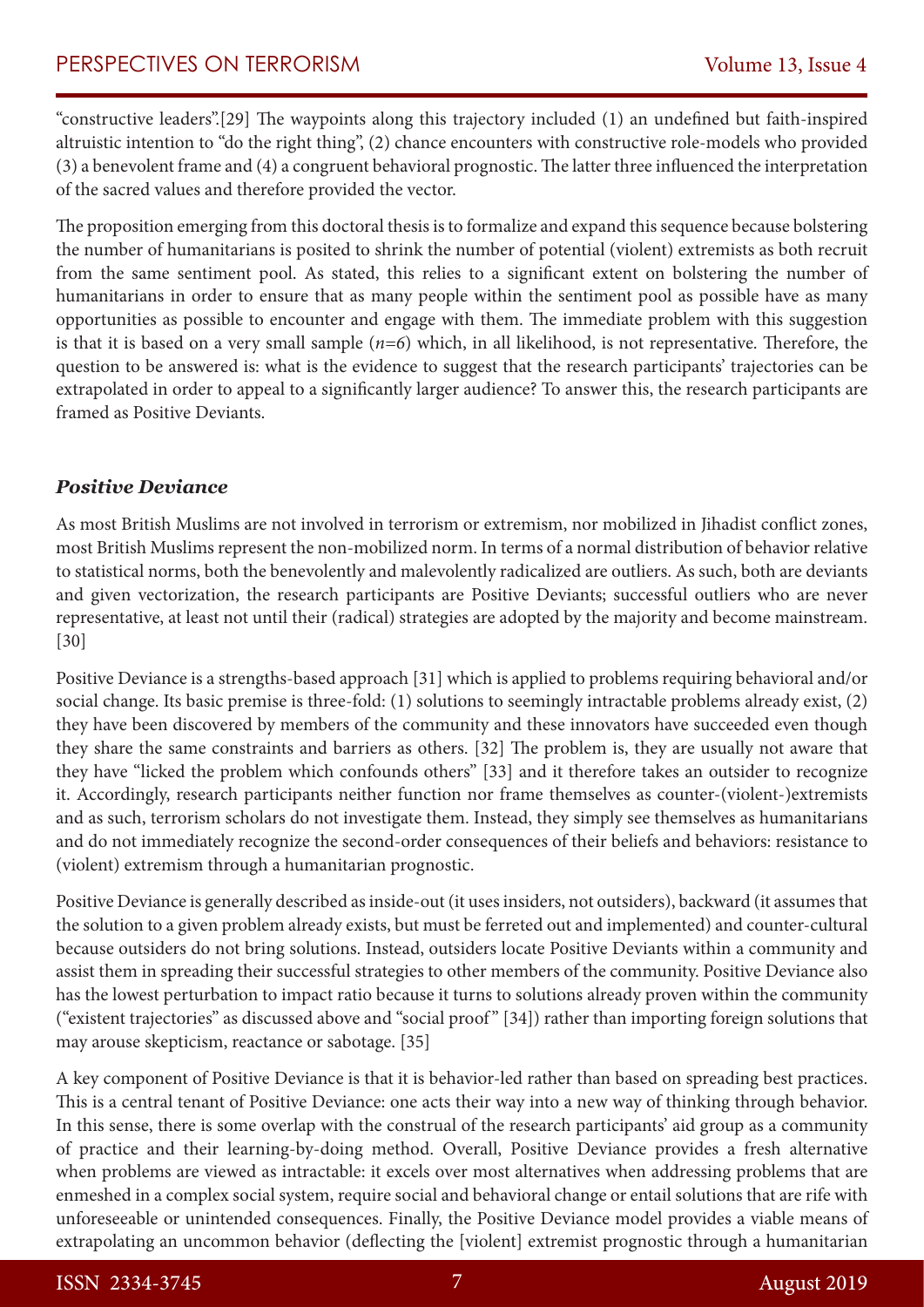prognostic) and with assistance, making it the normative prognostic and moral anchor. The following section addresses whom this prognostic is most likely to appeal to.

## *Pathological Altruism*

Various scholars have categorized Jihadists or foreign fighters into different typologies, based on their pathway and/or motivation. However, only some of these typologies would qualify as being receptive to a pro-social prognostic because some may self-select and seek out extremist groups. [36] This is why offering counterengagements as alternatives is only posited to resonate with particular typologies. How these typologies operationalized their needs, religiosity, emotions and empathy are grouped under the heading of "pathological altruism" because of the warped (but potentially constructive) means that they were met. [37]

- 1. Khosrokhavar's "Existential Man". [38] Pro-social groups may be able to bridge the multiple identity gap these people experience and potentially replace it with a sense of pride which constructively combines their religion with their nationality.
- 2. McCauley and Moskalenko's "Caring-Compelled": [39] these people are affected by suffering and feel personally responsible in reducing it. These people are well-suited to a pro-social prognostic.
- 3. Nesser's "Misfits" and "Drifters". [40] Staub refers to them as "Lost Souls". [41] These typologies may find a sense of belonging and develop an aligned social identity through involvement with pro-social groups.
- 4. Neumann's "Defenders" seem to come closest to describing the research participants as they also (initially at least) mobilized for charitable purposes. [42] The difference is that the "Defenders" did not leave the conflict zone and became radicalized by it whereas the research participants only remain in theatre for a maximum of ten days before returning to the UK. Maher refers to these people as "humanitarian Jihadists" who, due to extended time within the conflict zone, "become hardened and no longer mention the innocents they came to save". [43] Neumann's [44] depiction of the "Defenders" shares much with Staub's [45] categorization of "Idealists" and Khosrokhavar's [46] model for European radicalization.
- 5. Venhaus's "Identity Seeker" and, perhaps, his "Status Seeker". [47] Similar to Nesser's [48] "Misfits" and "Drifters" and Staub's [49] "Lost Souls", the "Identity Seeker" is primarily attracted by the need for belonging to a group.

While equifinality posits that there are many pathways into (violent) extremism (having the same result), two frequently mentioned factors appeared to be crucial waypoints for the participants in the research for this thesis; (undefined) altruistic intentions [50] and chance encounters. [51] As such, influencing whom one meets and socializes with can impact heavily upon the behaviors one subsequently engages in. Therefore, preventative approaches which intervene at these encounter points may constitute a credible means of prevention. Along with Positive Deviance, these factors give merit to the potential of using the research participants trajectory within a biomimicry model.

#### *In Conclusion*

The proposed counter-engagement is posited as effective for the above type of people for three reasons:

(i) It can actively compete with the Jihadist call-to-action by offering an alternative, relevant and impactful means to constructively channel moral outrage and fulfill bystander needs to do something. This is premised on other research which suggests that some people become involved with (violent)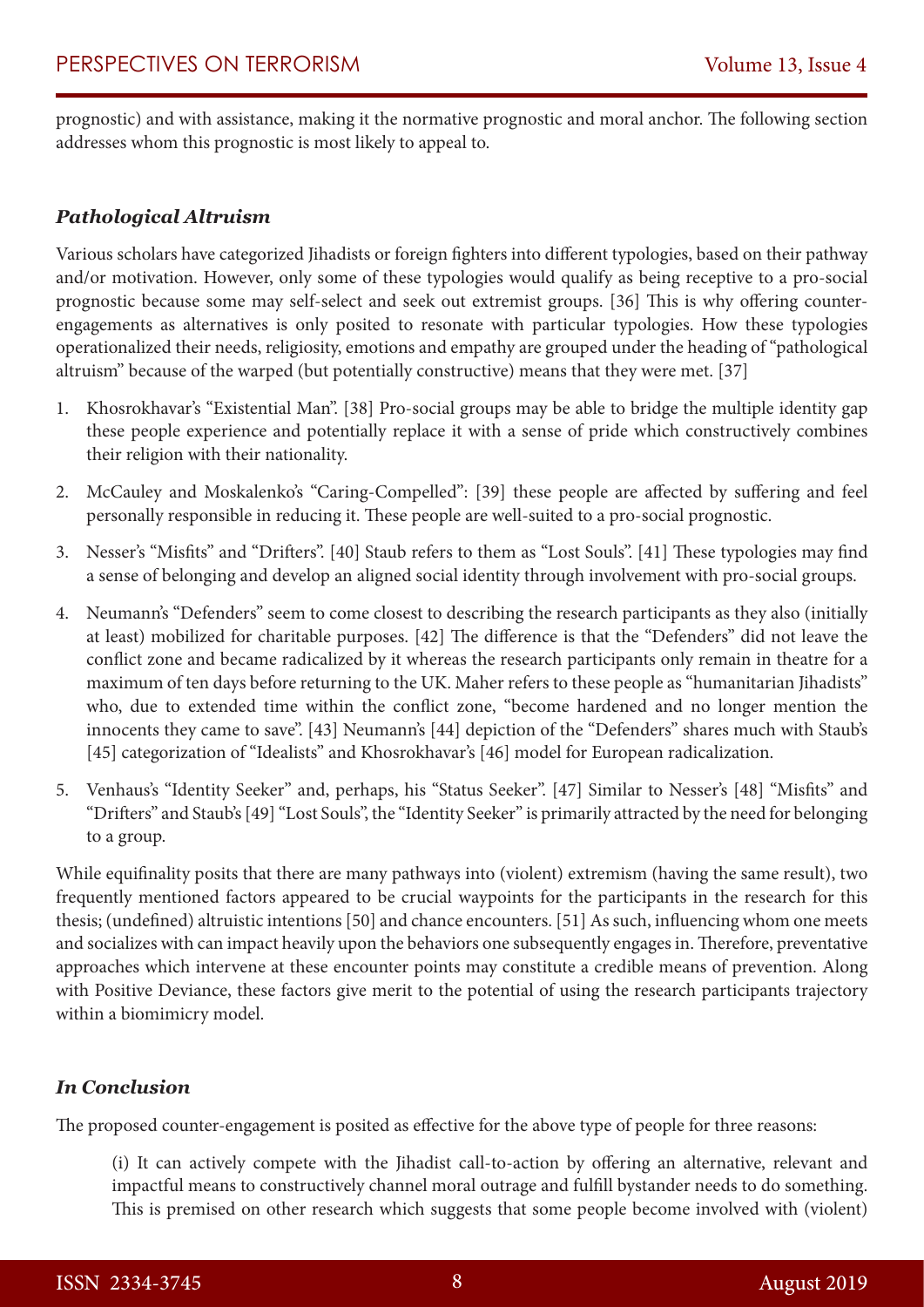extremist groups for misguided altruistic reasons in combination with opportunity factors such as chance encounters.

(ii) Second, internalizing a humanitarian identity and benevolent prognostic makes one resistant to the (violent) extremist identity and to malevolent prognostic(s) because conflict is framed through the suffering of its victims and the devastation of their lives, not the evil aggressors or the self-righteous few on the supply-side of justice.

(iii) Third, recognizing and applauding the positive contributions of Western Muslims assists in expanding the Grey Zone, which Jihadist groups goad the government into eliminating. Therefore, Jihadists identify the Grey Zone as a strategic target and the resulting recommendation is that governments similarly recognize it as such in order to avoid counter-productive counter-terrorism outcomes.

The philosophy behind this functioning as an attractive alternative is accurately summarized by Shahar: "organizations that counter radicalization do not try to dampen the attraction of 'noble causes'; they know the effort would be futile. Instead they attempt to substitute a different – less violent – version of the same cause". [52] To adapt an analogy as heuristic, this approach to prevention would assure that Luke Skywalker remains with the Jedi Order and that Lucifer would not fall from grace. By incorporating multifinality and embracing its merits, one may conceive of "radicalization…as the solution, not the problem." [53]

#### *Acknowledgments*

*The author would like to take this opportunity to thank Dr. Craig McLean (principal supervisor) for taking the time to supervise and shepherd him through the doctoral process. He would also like to thank Professor Paul Gill (external examiner) and Professor Paul Stretesky (internal examiner) for agreeing to examine his thesis and for their thoughtful questions and feedback. This research was funded by Northumbria University and the author is grateful that he was afforded this opportunity. He also wishes to extend his gratitude to the members of the jury of the Terrorism Research Initiative (TRI) T.R.I. jury for seeing enough merit in "The Accidental Ambassadors: Implications of Benevolent Radicalization" to grant the dissertation the TRI Thesis Award for 'Best Doctoral Dissertation in the Field of Terrorism and Counter-Terrorism Studies (2018)'.*

*About the Author:* **Kenneth P. Reidy, Ph.D.** *Prior to completing his Ph.D. at Northumbria University, Ken Reidy was an English teacher in Germany. Before that, he engaged in various social and commercial projects in the Middle East. He's currently writing a book proposal which expands upon the theme of his doctoral thesis by bridging it with disparate topics to include adaptive psychopathy, rescuers during the Holocaust, extreme environments as well as Jung's concept of the shadow. Ever welcoming of feedback, potential collaboration and work prospects, Ken Reidy can be contacted on Twitter @kenpatrickreidy .*

#### *Notes*

[1] Reidy, K. P. (2018), *The Accidental Ambassadors: Implications of Benevolent Radicalization.* Ph.D. Thesis. Northumbria University. Available at URL: http://nrl.northumbria.ac.uk/39788/

[2] Githens-Mazer defines radicalization as "a collectively defined, individually felt moral obligation to participate in direct action". This definition of radicalization is well-positioned to cater for other outcomes by having "direct action" as its outcome rather than the specific outcomes of terrorism and/or extremism. However, a shortcoming is that radicalization could be applied quite broadly, even beyond the politically violent scope of terrorism research. In order to retain relevance and elevate the threshold with which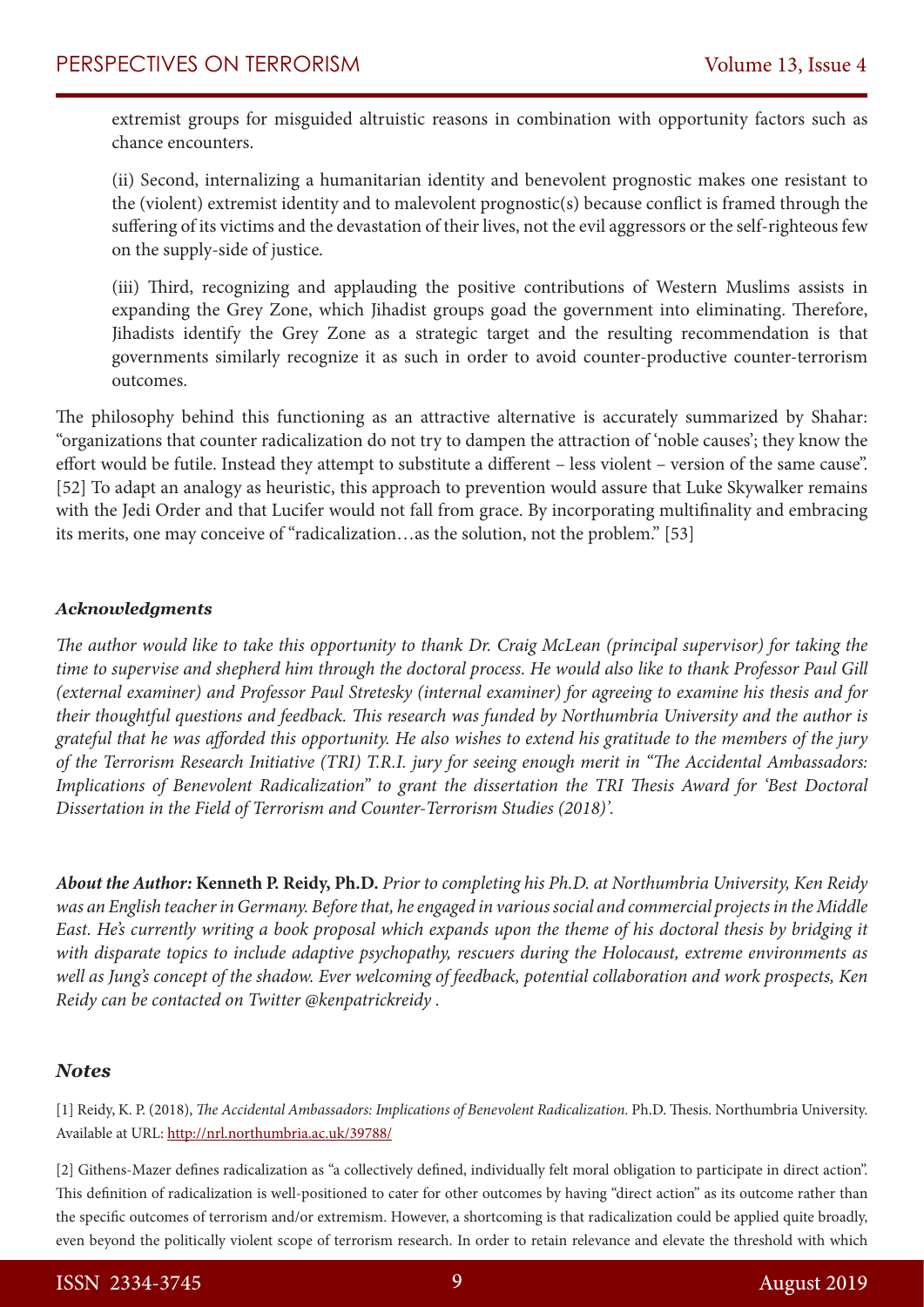this definition would categorize an individual as radicalized, a caveat was added: "direct action" is specified as voluntarily and repeatedly (or of a longer duration) engaging in mobilizations which knowingly carry a significantly heightened risk of death. As these consciously perilous mobilizations are undertaken for a cause, the research participants are conceptualized as "Devoted Actors" whose moral logic is undergirded by "Sacred Values". However, these values may be widely interpreted. Therefore, this interpretation determines the vector. To account for this, multifinality was incorporated. See: Githens-Mazer, J. (2010), *Rethinking the Causal Concept of Islamic Radicalisation*. 1st ed. [pdf] Mexico City: International Political Science Association, pp.1-32. Available at URL: http://www.concepts-methods.org/Files/WorkingPaper/PC%2042%20Githens-Mazer.pdf [Accessed 09 November 2017].

[3] A counter-engagement couples an alternative narrative with an offline behavior as an attractive alternative. See: Hamid, N. (2018), Don't Just Counter-Message; Counter-Engage. *International Centre for Counter-Terrorism*. [online] Available at URL: https://icct.nl/ publication/dont-just-counter-message-counter-engage/ [Accessed 30 November 2018].

[4] "In the midst of great violence, some people endanger themselves to help others" (Staub, 2013, pp.4-5) and they do so in a "continuous" manner" (Staub, 2013, p.387). The form of active bystandership discussed in this article is labeled "aid-in-extremis" and this is conceptualized as a benevolent outcome of the radicalization process. See: Staub, E. (2013), *Overcoming Evil: Genocide, Violent Conflict and Terrorism,* New York: Oxford University Press.

 [5] Bartlett, J., Birdwell, J. and King, M. (2010), *The Edge of Violence: A Radical Approach to Extremism*. 1st ed. [pdf] London: DEMOS. Available at URL: http://www.demos.co.uk/files/Edge\_of\_Violence\_-\_web.pdf [Accessed 18 November 2015]; Gurski, P. (2017), *Western Foreign Fighters: The Threat to Homeland and International Security*. Lanham: Rowman and Littlefield Publishers; United Nations Office of Counter Terrorism (UNOCT) (2017). *Enhancing the Understanding of the Foreign Terrorist Fighters Phenomenon in Syria*. 1st ed. [pdf] New York: United Nations Office of Counter-Terrorism, pp.1-58. Available at URL: http://www.un.org/en/ counterterrorism/assets/img/Report\_Final\_20170727.pdf [Accessed 04 November 2018].

[6] Solzhenitsyn, A. (2003), *The Gulag Archipelago. 1918-1956.* 2nd ed. London: The Harvill Press.

[7] Reidy, K. (2018), *Radicalization as a Vector: Exploring Non-Violent and Benevolent Processes of Radicalization*. *Journal for Deradicalization,* 14, pp. 249-294.

[8] O'Connell Higgens, G. (1994), *Resilient Adults Overcoming a Cruel Past*. San Francisco: Jossey-Bass; Valent, P. (1998), Child Survivors: A Review. In: J. Kestenberg and C. Kahn, (Eds.), *Children Surviving Persecution: An International Study of Trauma and Healing,* 1st ed. New York: Praeger; Vollhardt, J. R. (2009), Altruism Born of Suffering and Prosocial Behavior Following Adverse Life Events: A Review and Conceptualization. *Social Justice Research,* 22(1), pp.53-97.

[9] Horowitz, A. V., Widom, C. S., McLaughlin, J. and White, H. R. (2001), The Impact of Childhood Abuse and Neglect on Adult Mental Health. *Journal of Health and Social Behavior*, 42, pp.184-201; Springer, K. W., Sheridan, J., Kuo, D. and Carnes, M. (2003), The Long-Term Health Outcomes of Childhood Abuse. An Overview and a Call to Action. *Journal of General Internal Medicine*, 18, pp.864-870.

[10] Dodge, K., Bates, J. and Pettit, G. (1990), Mechanisms in the Cycle of Violence. *Science*, 250, pp.1678–1683.

[11] Staub, E. (2003), *The Psychology of Good and Evil: Children, Adults and Groups Helping and Harming Others*. New York: Cambridge University Press, p.540.

[12] Staub, E. (2015), *The Roots of Goodness and Resistance to Evil. Inclusive Caring, Moral Courage, Altruism Born of Suffering, Active Bystandership and Heroism*. New York: Oxford University Press.

[13] Tedeschi, R., Park, C. and Calhoun, L. (1998), *Posttraumatic Growth: Positive Changes in the Aftermath of Crisis*. Mahwah: Lawrence Erlbaum.

[14] Grossman, F., Sorsoli, L. and Kia-Keating, M. (2006), A Gale Force Wind: Meaning Making by Male Survivors of Childhood Sexual Abuse. *American Journal of Orthopsychiatry*, 76, pp.434–443.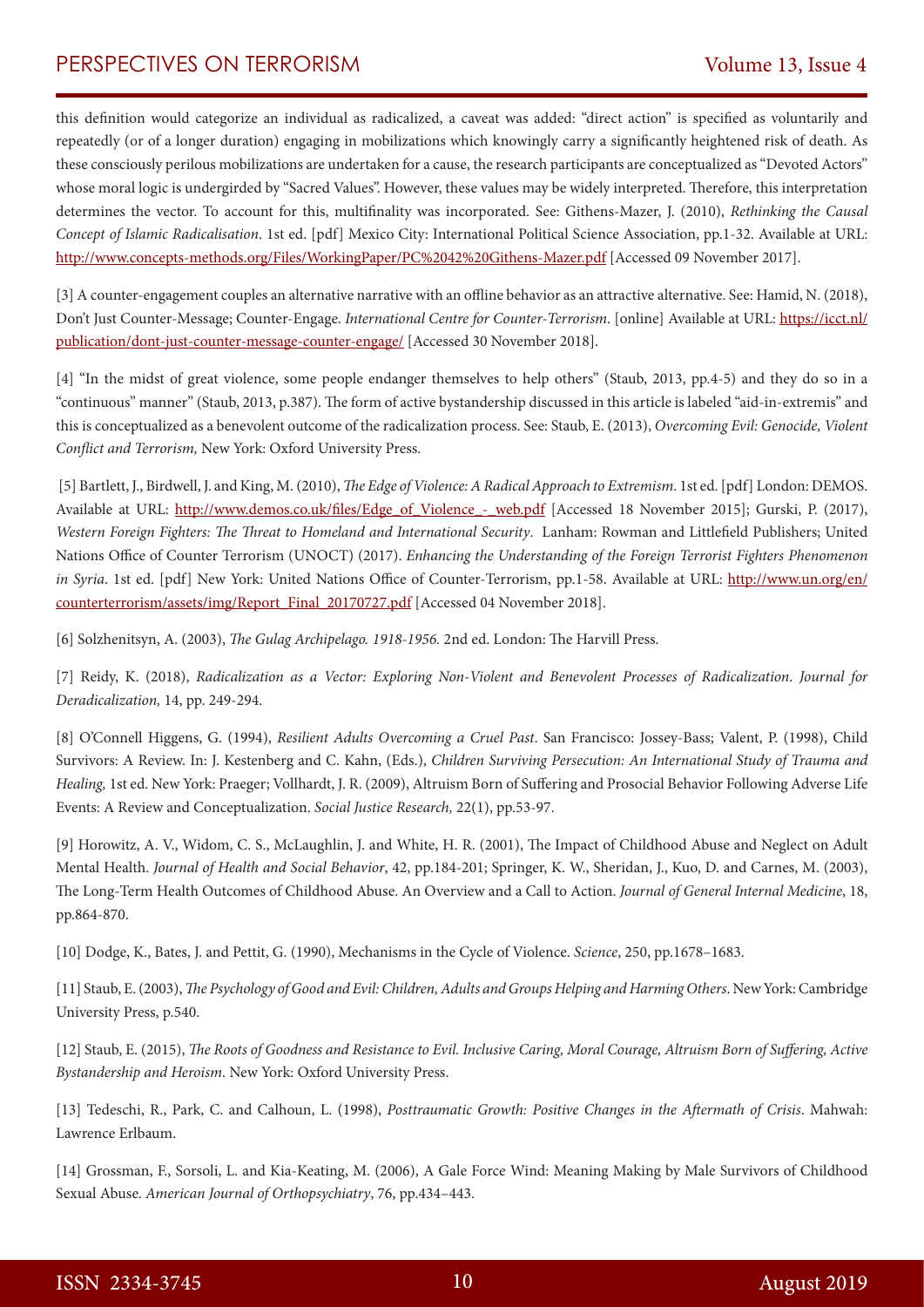# PERSPECTIVES ON TERRORISM Volume 13, Issue 4

[15] Kahana, B., Harel, Z., and Kahana, E. (1988), Predictors of Psychological Well-being Among Survivors of the Holocaust. In: J. Wilson, H. Harel, and B. Kahana, (Eds.), *Human Adaptation to Extreme Stress: From the Holocaust to Vietnam*. New York: Plenum, pp.171-192; Lifton, R. (2003). *Super Power Syndrome: America's Apocalyptic Confrontation with the World*. New York: Nation Books; Martín-Báro, I. (1994), *Writings for a Liberation Psychology*. Cambridge: Harvard University Press.

[16] Nietzsche, F. (2015), *The Will to Power.* 3rd ed. London: Penguin, p.7.

[17] Zimbardo, P. (2007), *The Lucifer Effect*. Reading: CRI Cox & Wyman.

[18] Keen, S. (1992), *Faces of the Enemy: Reflections of the Hostile Imagination.* San Francisco: Harper.

[19] The heroic imagination refers to a process of being aware of how one can help others in need and being willing to take appropriate action regardless of the personal risk involved. When this motivates pro-social behavior, it becomes heroic action. The heroic imagination is related to active bystandership. See: Phillip Zimbardo, *The Lucifer Effect.* 

[20] Bartlett, J. *et.al., The Edge of Violence*, p.38; Dearey, M. (2010), *Radicalization. The Life Writings of Political Prisoners.* Oxford: Routledge, p.29; Githens-Mazer, J. (2009), Causal Processes, Radicalisation and Bad Policy: The Importance of Case Studies of Radical Violent Takfiri Jihadism for Establishing Logical Causality. In: American Political Science Association Annual Meeting. [online] Toronto: APSA 2009 Toronto Meeting Paper, p.19. Available at: URL: http://ssrn.com/abstract=1451634 [Accessed 18 November 2015]; Jackson, R. (2011), *Prevent: The Wrong Paradigm for the Wrong Problem*. [Blog]. Richard Jackson Terrorism Blog. Available at URL: https://richardjacksonterrorismblog.wordpress.com/2011/06/09/prevent-the-wrong-paradigm-for-thewrongproblem/ [Accessed 10 September 2017]; Kundnani, A. (2015), *The Muslims Are Coming*. London: Verso, p.15; Lakhani, S. (2013), *Radicalisation as a Moral Career: a Qualitative Study of How People Become Terrorists in the United Kingdom*. PhD. Cardiff University, p.2; McCauley, C. and Moskalenko, S. (2011), *Friction: How Radicalization Happens to Them and Us*. New York: Oxford University Press, p.215; Sunstein, C. R. (2009), *Going to Extremes: How Like Minds Unite and Divide*. New York: Oxford University Press, p.149; Thompson, R. L. (2011), Review of Clark McCauley and Sophia Moskalenko, Friction: How Radicalization Happens to Them and Us, New York: Oxford University Press. *Journal of Strategic Security*, 4(4), pp.195-196; Wiktorowicz, Q. (2005), *Radical Islam Rising: Muslim Extremism in the West*. Lanham: Rowman & Littlefield, p.210.

[21] Schmid, A. P. (2013), *Radicalisation, De-Radicalisation, Counter-Radicalisation: A Conceptual Discussion and Literature Review*. [pdf] The Hague: International Centre for Counter-Terrorism, p.19. Available at URL: https://www.icct.nl/download/file/ICCT-Schmid-Radicalisation-De-Radicalisation-Counter-Radicalisation-March-2013.pdf [Accessed 31 July 2016].

[22] Al-Lami, M. (2009), *Studies of Radicalization: State of the Field Report*. 1st ed. [pdf] London: Politics and International Relations Working Paper Royal Holloway University, p. 2. Available at URL: https://static1.squarespace.com/static/566d81c8d82d5ed309b2e935/ t/567ab488b204d58613bf92aa/1450882184032/Studies of Radicalisation State of the F.pdf [Accessed 05 November 2017]; Maskaliūnaitė, A. (2015), Exploring the Theories of Radicalization. *Interdisciplinary Political and Cultural Journal*, 17(1), p.12; Ramakrisha, K. (2016), Radicalisation into Violent Extremism: A New Synthesis? In: Jayakumar, S., (Ed.), *State, Society and National Security: Challenges and Opportunities in the 21st Century*. Singapore: World Scientific Publishing, p.151.

[23] Clark McCauley and Sophia Moskalenko, *Friction,* p.217.

[24] Horgan, J. (2014), *The Psychology of Terrorism*. London: Routledge, p.80.

[25] Sageman, M. (2016), On Radicalisation. In: Jayakumar, S., (Ed.), *State, Society and National Security: Challenges and Opportunities in the 21st Century*. Singapore: World Scientific Publishing, p.111.

[26] Della Porta, D. (1995), *Social Movements, Political Violence, and the State: A Comparative Analysis of Italy and Germany*. Cambridge: Cambridge University Press.

[27] Madrid Atocha railway station attack on 11 March 2004.

[28] Abu Adam al-Britani. (2017), *Message to the Ummah*, 25 September, 2017. Available at URL: https://vocaroo.com/i/ s1up4umAv2HG [Accessed 05 October 2017].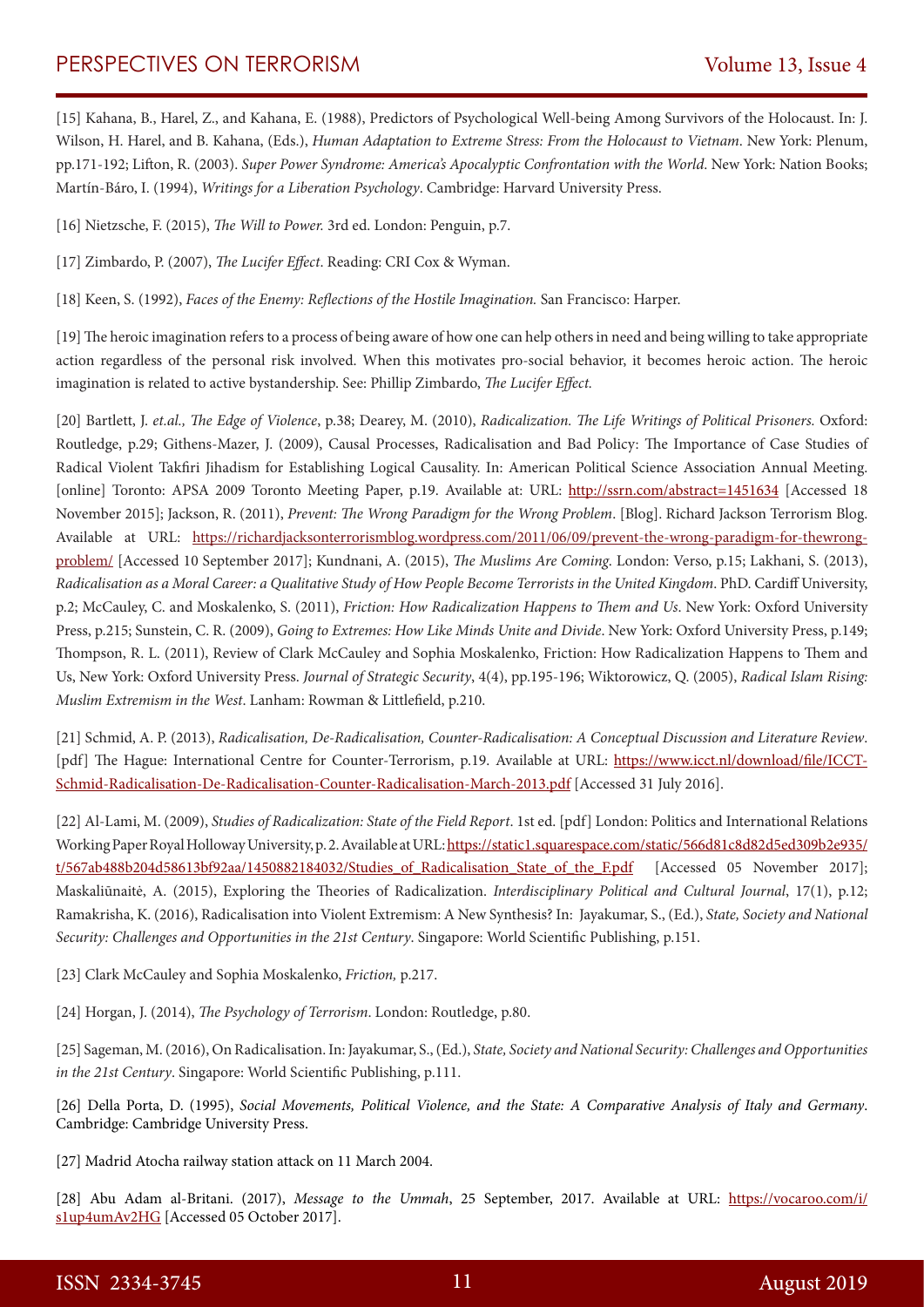[29] Constructive leaders affirm the humanity of all groups (positive collectivism), offer constructive ideologies, help shape institutions and generate concrete actions to fulfill these visions. Constructive leaders consider peaceful alternatives under violence-generating conditions. See: Ervin Staub, *The Psychology of Good and Evil,* p.406.

[30] Pascale, R., Sternin, J. and Sternin, M. (2010), *The Power of Positive Deviance.* Boston: Harvard University Press; Singhal, A., Buscell, P. and Lindberg, C. (2014), *Inspiring Change and Saving Lives The Positive Deviance Way.* New Jersey: Plexus Press.

[31] Strengths-based approaches are means of fulfilling needs by focusing on talents and/or abilities rather than problems and/or deficits. They identify which good(s) (needs) one is pursuing and facilitates socially acceptable means of attaining them.

[32] Pascale et al.*, The Power of Positive Deviance,* p.23.

[33] Pascale et al., *The Power of Positive Deviance,* p.3.

[34] Social proof posits that contextually correct behavior is determined by modeling one's own behavior on others. See: Cialdini, R. (2007), *Influence. The Psychology of Persuasion.* 3rd ed. New York: HarperBusiness, pp.114-166.

[35] Pascale et al., *The Power of Positive Deviance,* p.13.

[36] Suraj Lakhani, *Radicalisation as a Moral Career,* p.56; Roy, O. (2017a), *Jihad and Death: The Global Appeal of Islamic State*. London: C. Hurst & Co, p.2; Roy, O. (2017b), Who are the New Jihadis? *The Guardian*, [online]. Available at URL: https://www. theguardian.com/news/2017/apr/13/who-are-the-new-jihadis [Accessed 11 November 2018]; Ervin Staub, *Overcoming Evil,* p.170 and p.262; Venhaus, J. M. (2010). *Why Youth Join al-Qaeda.* 1st ed. [pdf] Washington D.C.: United States Institute of Peace, p.1. Available at URL: https://www.usip.org/sites/default/files/SR236Venhaus.pdf [Accessed 22 December 2012].

[37] Pathological Altruism refers to any behavior or personal tendency in which either the stated aim or the implied motivation is to promote the welfare of another. But, instead of overall beneficial outcomes, the "altruism" instead has irrational (from the point of view of an outside observer) and substantial negative consequences to the other or even to the self. See: Oakley, B., Knafo, A., Madhavan, G. and Wilson, D. (2012), *Pathological Altruism.* Oxford: Oxford University Press.

[38] Khosrokhavar, F. (2009), *Inside Jihadism. Understanding Jihadi Movements Worldwide*. New York: Paradigm Publishers.

[39] McCauley, C. and Moskalenko, S, (2014). Towards a Profile of Lone Wolf Terrorists: What Moves an Individual From Radical Opinion to Radical Action. *Terrorism & Political Violence*, 26(1), pp.69-85.

[40] Nesser, P. (2015), *Islamist Terrorism in Europe: A History.* London: Hurst and Co.

[41] Ervin Staub, *Overcoming Evil,* p.367.

[42] Neumann, P. (2016). *Radicalized.* London: I.B. Tauris.

[43] Maher, S. (2014), Available at URL: https://www.wsj.com/articles/sohrab-ahmari-inside-the-mind-of-the-westernjihadist-1409352541

- [44] Neumann, P. (2016), *Radicalized.* London: I.B. Tauris.
- [45] Ervin Staub, *Overcoming Evil,* p.367.

[46] Khosrokhavar, F. (2017), *Radicalization.* New York: The New Press, pp.73-136.

[47] Venhaus, J. M. (2011a), Colonel J. Matt Venhaus, pt. 1. In: *911 Dialogue*. [online] Available at URL: https://www.youtube.com/ watch?v=w1SzAR1XY5A [Accessed 10 September 2017]; Venhaus, J. M. (2011b), Colonel J. Matt Venhaus, pt. 2. In: 911 Dialogue. [online] Available at URL: https://www.youtube.com/watch?v=Wa1MrEZotiE [Accessed 10 September 2017].

[48] Nesser, P. (2015), *Islamist Terrorism in Europe: A History.* London: Hurst and Co.

[49] Ervin Staub, *Overcoming Evil,* p.367.